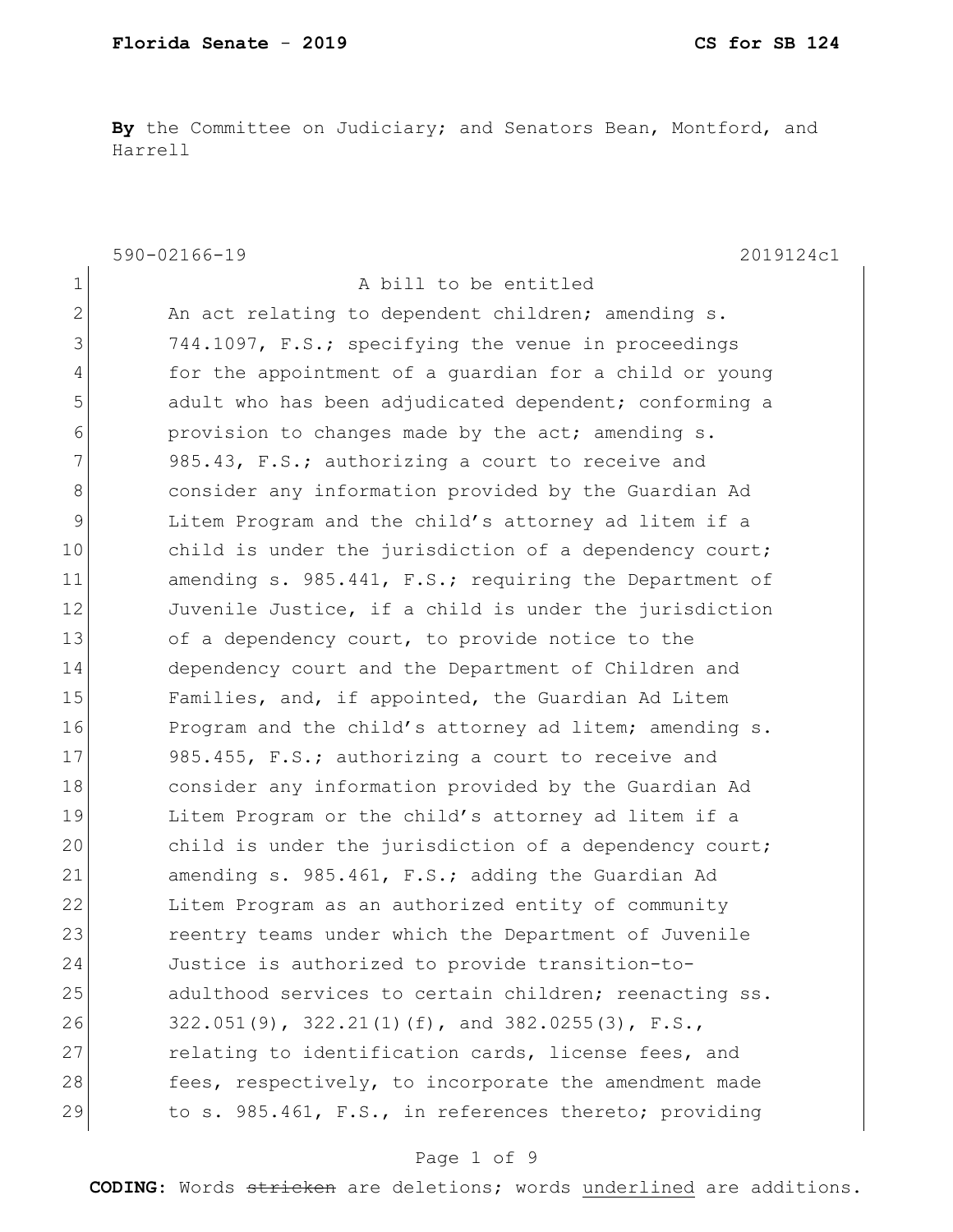|    | 590-02166-19<br>2019124c1                                       |
|----|-----------------------------------------------------------------|
| 30 | an effective date.                                              |
| 31 |                                                                 |
| 32 | Be It Enacted by the Legislature of the State of Florida:       |
| 33 |                                                                 |
| 34 | Section 1. Subsections (2) and (3) of section 744.1097,         |
| 35 | Florida Statutes, are amended to read:                          |
| 36 | 744.1097 Venue.-                                                |
| 37 | (2) The venue in proceedings for the appointment of a           |
| 38 | quardian shall be:                                              |
| 39 | (a) If the incapacitated person is a resident of this           |
| 40 | state, in the county where the incapacitated person resides.    |
| 41 | (b) If the incapacitated person is not a resident of this       |
| 42 | state, in any county in this state where property of the        |
| 43 | incapacitated person is located.                                |
| 44 | (c) If the incapacitated person is not a resident of this       |
| 45 | state and owns no property in this state, in the county where   |
| 46 | any debtor of the incapacitated person resides.                 |
| 47 | If the incapacitated person is a child or young adult<br>(d)    |
| 48 | under the jurisdiction of a dependency court, in the county     |
| 49 | where the child or young adult resides or in the county having  |
| 50 | jurisdiction of the dependency case.                            |
| 51 | (3) When the residence of an incapacitated person is            |
| 52 | changed to another county, the guardian shall petition to have  |
| 53 | the venue of the quardianship changed to the county of the      |
| 54 | acquired residence, except in cases where venue was established |
| 55 | under paragraph (2)(d) or as provided in s. 744.1098.           |
| 56 | Section 2. Subsection (2) of section 985.43, Florida            |
| 57 | Statutes, is amended to read:                                   |
| 58 | 985.43 Predisposition reports; other evaluations.-              |

# Page 2 of 9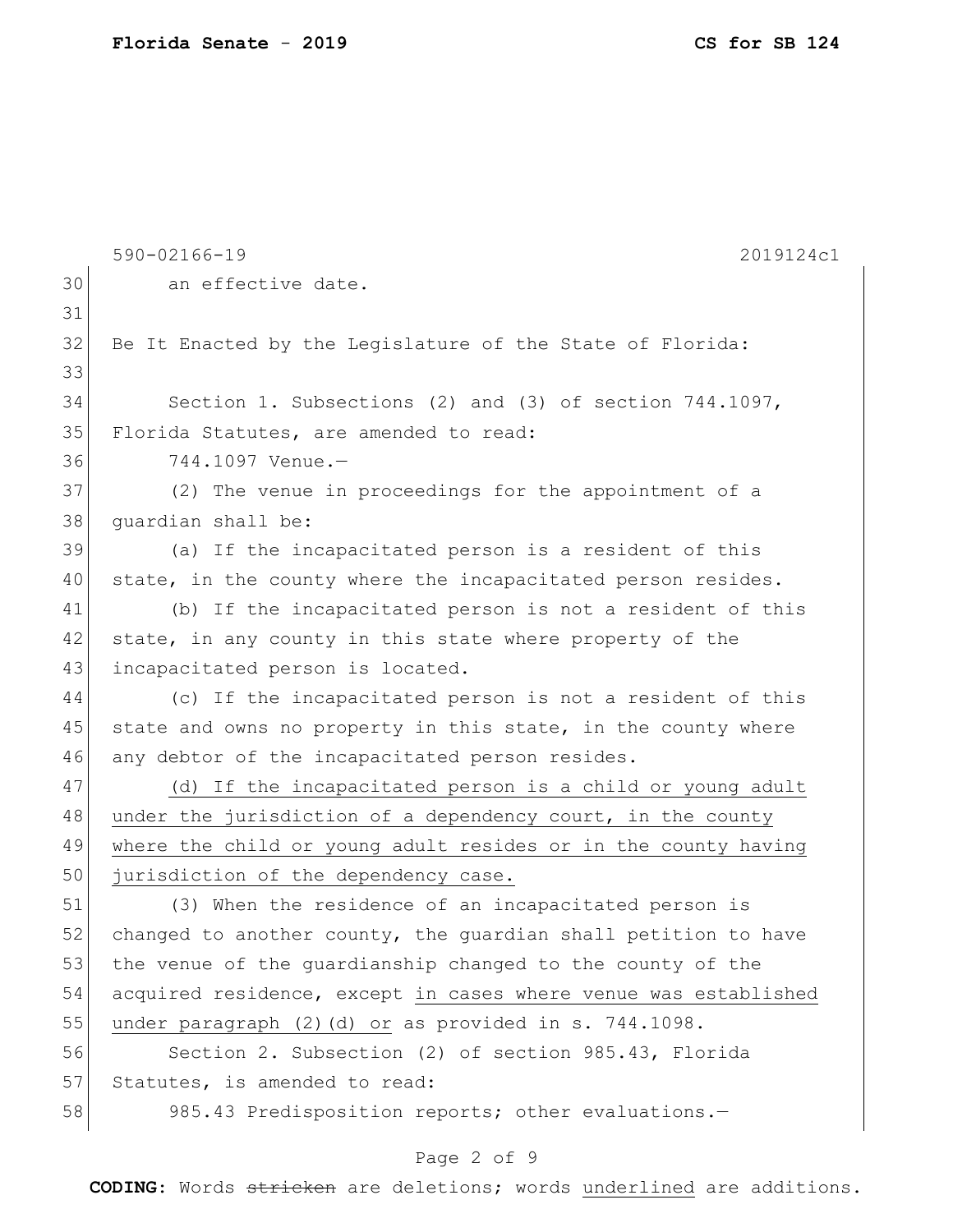590-02166-19 2019124c1 59 (2) The court shall consider the child's entire assessment 60 and predisposition report and shall review the records of 61 earlier judicial proceedings before prior to making a final 62 disposition of the case. If the child is under the jurisdiction 63 of a dependency court, the court may receive and consider any 64 information provided by the Guardian Ad Litem Program and the 65 child's attorney ad litem, if appointed. The court may, by 66 order, require additional evaluations and studies to be 67 performed by the department; the county school system; or any 68 social, psychological, or psychiatric agency of the state. The 69 court shall order the educational needs assessment completed 70 under s. 985.18(2) to be included in the assessment and 71 predisposition report. 72 Section 3. Subsection (4) of section 985.441, Florida 73 Statutes, is amended to read: 74 985.441 Commitment.— 75 (4) The department may transfer a child, when necessary to 76 appropriately administer the child's commitment, from one 77 facility or program to another facility or program operated, 78 contracted, subcontracted, or designated by the department, 79 including a postcommitment nonresidential conditional release 80 program, except that the department may not transfer any child 81 adjudicated solely for a misdemeanor to a residential program 82 except as provided in subsection (2). The department shall 83 notify the court that committed the child to the department and 84 any attorney of record for the child, in writing, of its intent 85 to transfer the child from a commitment facility or program to 86 another facility or program of a higher or lower restrictiveness 87 level. If the child is under the jurisdiction of a dependency

# Page 3 of 9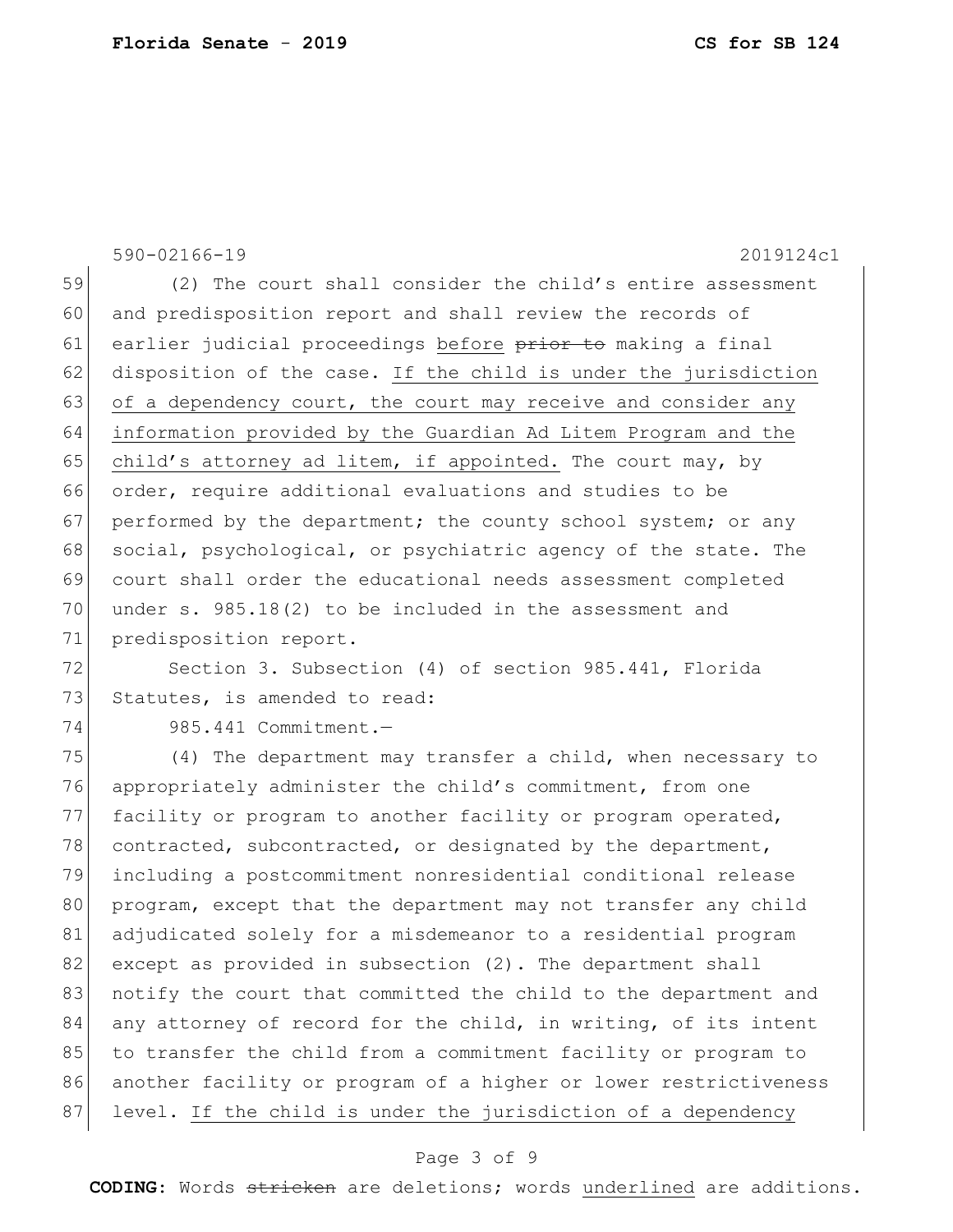590-02166-19 2019124c1 88 court, the department shall also provide notice to the 89 dependency court and the Department of Children and Families, 90 and, if appointed, the Guardian Ad Litem Program and the child's 91 attorney ad litem. The court that committed the child may agree 92 to the transfer or may set a hearing to review the transfer. If 93 the court does not respond within 10 days after receipt of the 94 notice, the transfer of the child shall be deemed granted. 95 Section 4. Subsection (3) of section 985.455, Florida 96 Statutes, is amended to read: 97 985.455 Other dispositional issues.-98 (3) Any commitment of a delinquent child to the department 99 must be for an indeterminate period of time, which may include 100 periods of temporary release; however, the period of time may 101 not exceed the maximum term of imprisonment that an adult may 102 serve for the same offense, except that the duration of a 103 minimum-risk nonresidential commitment for an offense that is a 104 misdemeanor of the second degree, or is equivalent to a 105 misdemeanor of the second degree, may be for a period not to 106 exceed 6 months. The duration of the child's placement in a 107 commitment program of any restrictiveness level shall be based 108 on objective performance-based treatment planning. The child's 109 treatment plan progress and adjustment-related issues shall be 110 reported to the court quarterly, unless the court requests 111 monthly reports. If the child is under the jurisdiction of a 112 dependency court, the court may receive and consider any 113 information provided by the Guardian Ad Litem Program or the 114 child's attorney ad litem, if appointed. The child's length of 115 stay in a commitment program may be extended if the child fails 116 to comply with or participate in treatment activities. The

# Page 4 of 9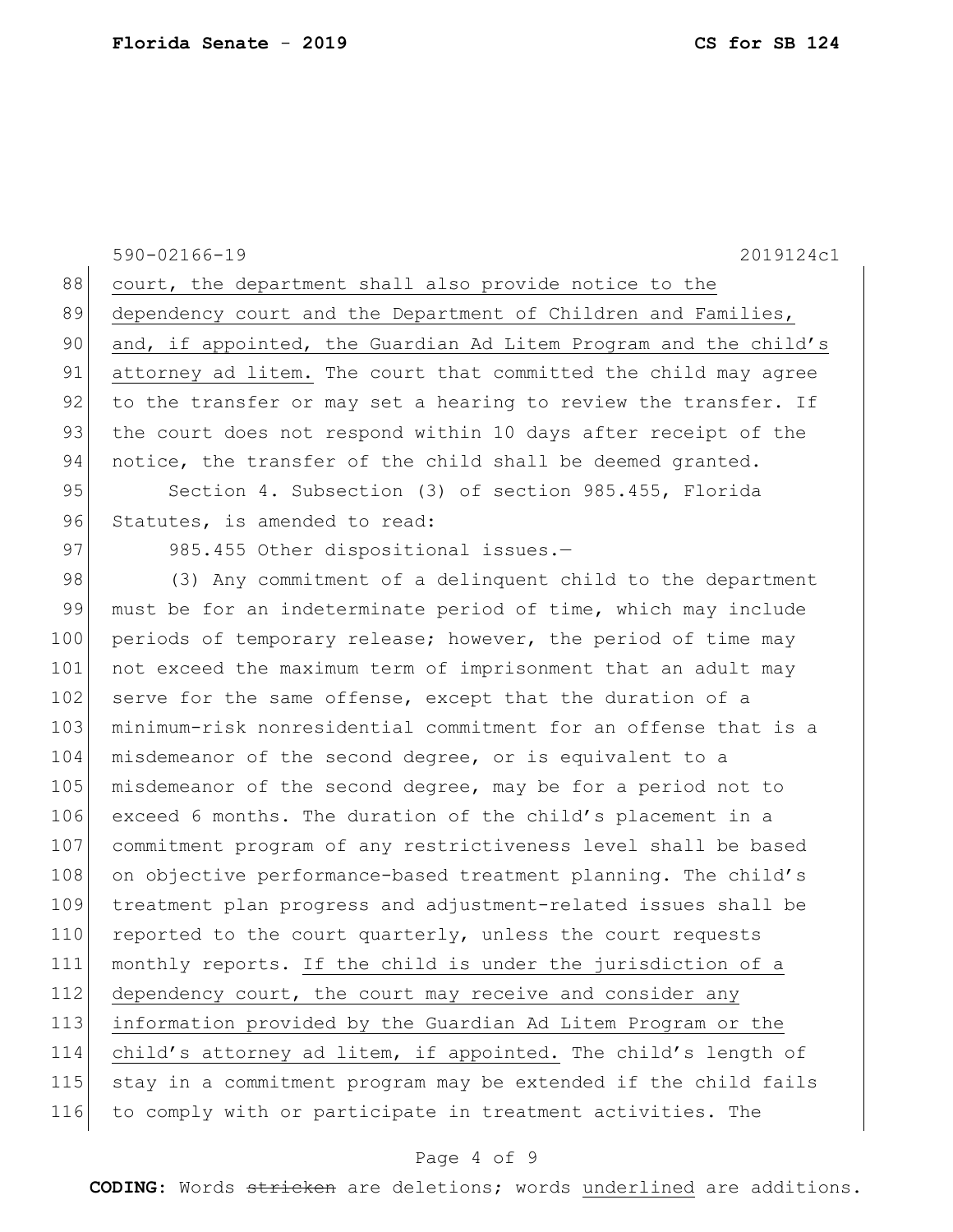590-02166-19 2019124c1 117 child's length of stay in the program shall not be extended for 118 purposes of sanction or punishment. Any temporary release from 119 such program must be approved by the court. Any child so 120 committed may be discharged from institutional confinement or a 121 program upon the direction of the department with the 122 concurrence of the court. The child's treatment plan progress 123 and adjustment-related issues must be communicated to the court 124 at the time the department requests the court to consider 125 releasing the child from the commitment program. The department 126 shall give the court that committed the child to the department 127 reasonable notice, in writing, of its desire to discharge the 128 child from a commitment facility. The court that committed the 129 child may thereafter accept or reject the request. If the court 130 does not respond within 10 days after receipt of the notice, the 131 request of the department shall be deemed granted. This section 132 does not limit the department's authority to revoke a child's 133 temporary release status and return the child to a commitment 134 facility for any violation of the terms and conditions of the 135 temporary release. 136 Section 5. Paragraph (b) of subsection (4) of section 137 985.461, Florida Statutes, is amended to read: 138 985.461 Transition to adulthood.-139 (4) As part of the child's treatment plan, the department 140 | may provide transition-to-adulthood services to children

141 released from residential commitment. To support participation 142 in transition-to-adulthood services and subject to 143 appropriation, the department may:

144 (b) Use community reentry teams to assist in the 145 development of a list of age-appropriate activities and

# Page 5 of 9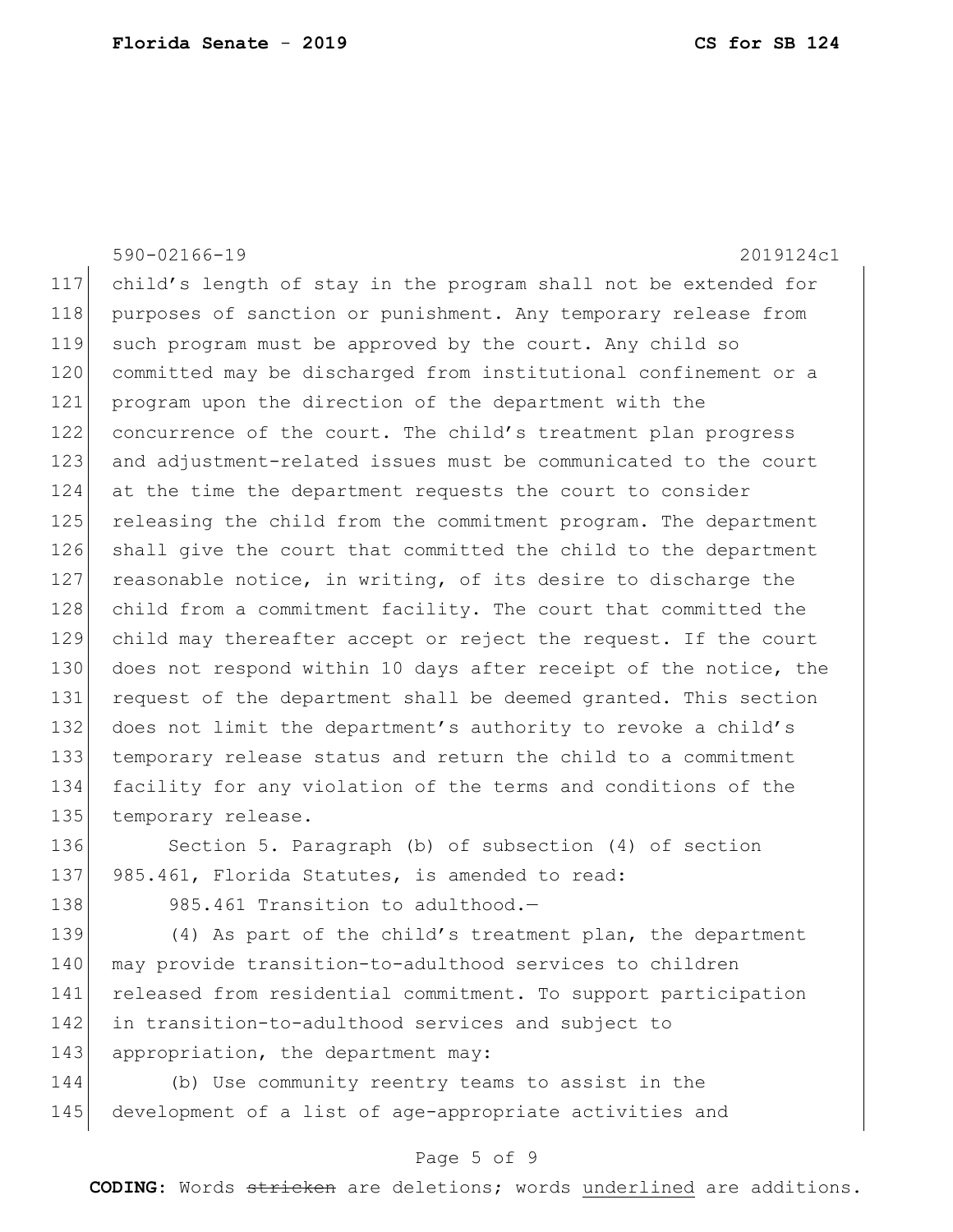590-02166-19 2019124c1 146 responsibilities to be incorporated in the child's written case 147 plan for any youth who is under the custody or supervision of 148 the department. Community reentry teams may include 149 representatives from school districts, law enforcement, 150 workforce development services, community-based service 151 providers, the Guardian Ad Litem Program, and the youth's 152 family. Such community reentry teams must be created within 153 existing resources provided to the department. Activities may 154 include, but are not limited to, life skills training, including 155 training to develop banking and budgeting skills, interviewing 156 and career planning skills, parenting skills, personal health 157 management, and time management or organizational skills; 158 educational support; employment training; and counseling.

159 Section 6. For the purpose of incorporating the amendment 160 made by this act to section 985.461, Florida Statutes, in a 161 reference thereto, subsection (9) of section 322.051, Florida 162 Statutes, is reenacted to read:

163 322.051 Identification cards.-

164 (9) Notwithstanding any other provision of this section or 165  $\vert$  s. 322.21 to the contrary, the department shall issue or renew a 166 card at no charge to a person who presents evidence satisfactory 167 to the department that he or she is homeless as defined in s. 168 414.0252(7), to a juvenile offender who is in the custody or 169 under the supervision of the Department of Juvenile Justice and 170 receiving services pursuant to s. 985.461, to an inmate 171 receiving a card issued pursuant to s.  $944.605(7)$ , or, if 172 necessary, to an inmate receiving a replacement card if the 173 department determines that he or she has a valid state 174 identification card. If the replacement state identification

# Page 6 of 9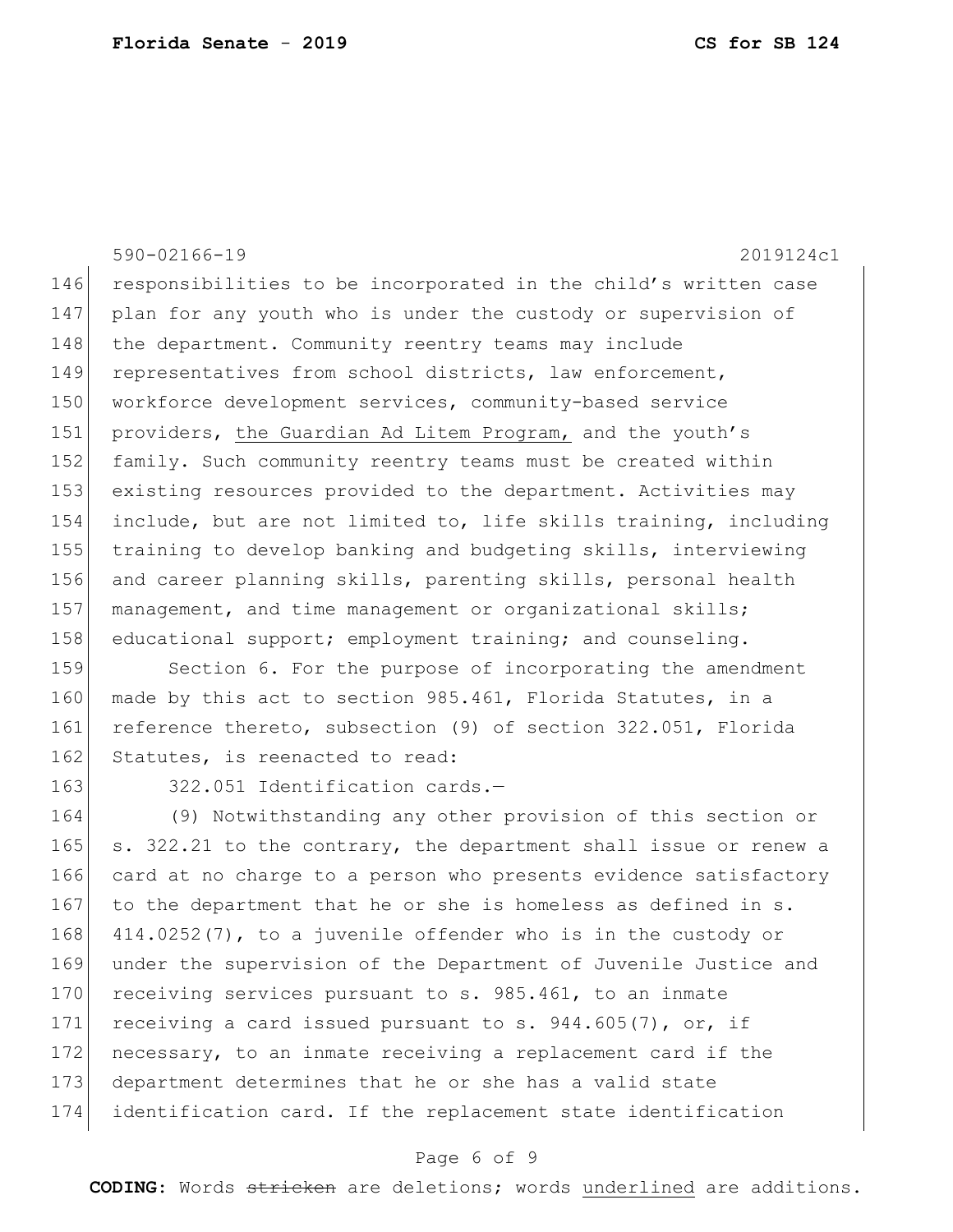590-02166-19 2019124c1 175 card is scheduled to expire within 6 months, the department may 176 also issue a temporary permit valid for at least 6 months after 177 the release date. The department's mobile issuing units shall 178 process the identification cards for juvenile offenders and 179 inmates at no charge, as provided by s. 944.605 (7)(a) and (b). 180 Section 7. For the purpose of incorporating the amendment 181 made by this act to section 985.461, Florida Statutes, in a 182 reference thereto, paragraph (f) of subsection (1) of section 183 322.21, Florida Statutes, is reenacted to read: 184 322.21 License fees; procedure for handling and collecting  $185$  fees.-186 (1) Except as otherwise provided herein, the fee for: 187 (f) An original, renewal, or replacement identification 188 card issued pursuant to s. 322.051 is \$25, except that an 189 applicant who presents evidence satisfactory to the department 190 that he or she is homeless as defined in s.  $414.0252(7)$ ; his or 191 her annual income is at or below 100 percent of the federal 192 poverty level; or he or she is a juvenile offender who is in the 193 custody or under the supervision of the Department of Juvenile 194 Justice, is receiving services pursuant to s. 985.461, and whose 195 identification card is issued by the department's mobile issuing 196 units is exempt from such fee. Funds collected from fees for 197 original, renewal, or replacement identification cards shall be 198 distributed as follows:

199 1. For an original identification card issued pursuant to 200 s. 322.051, the fee shall be deposited into the General Revenue 201 Fund.

202 2. For a renewal identification card issued pursuant to s. 203 322.051, \$6 shall be deposited into the Highway Safety Operating

# Page 7 of 9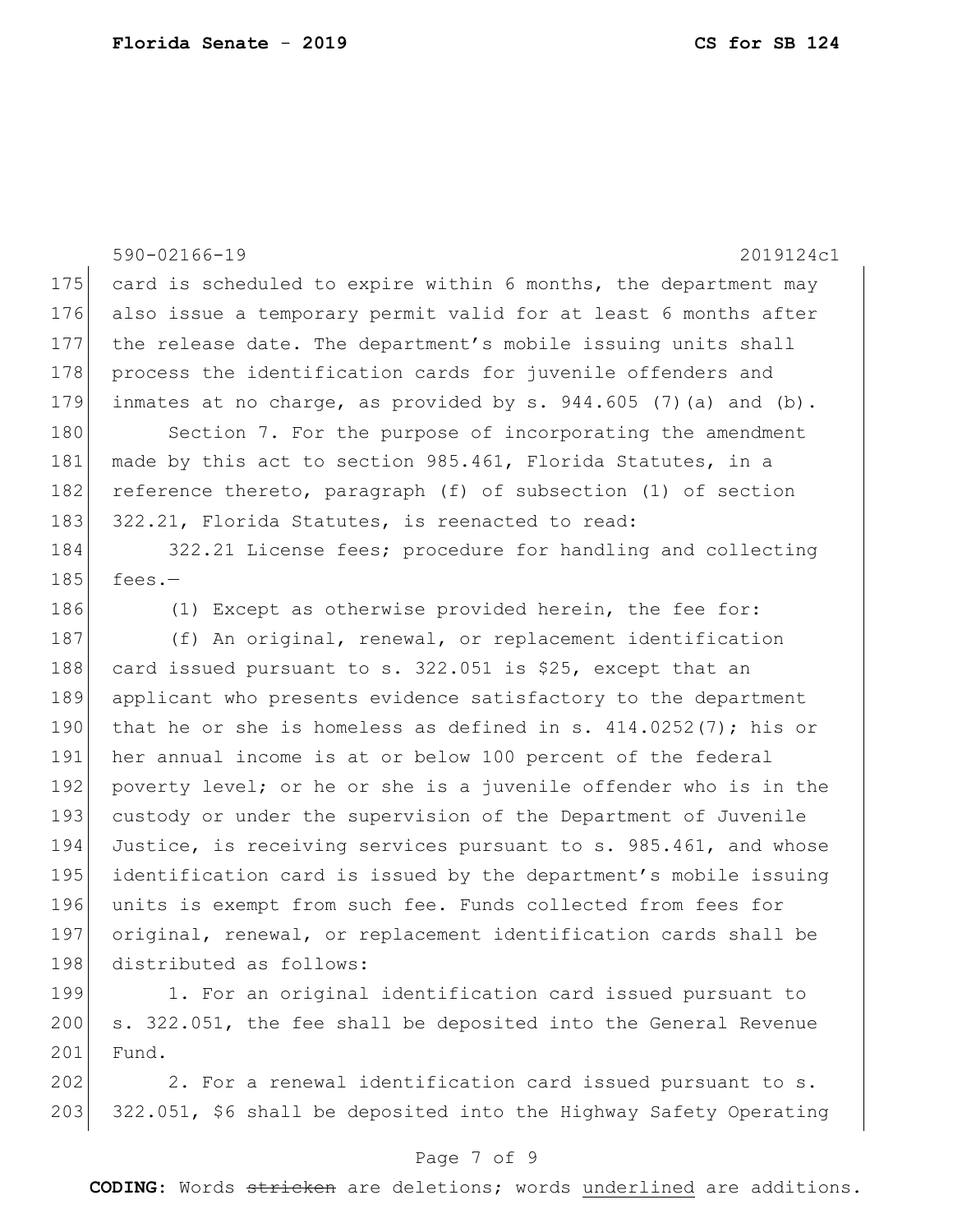590-02166-19 2019124c1 204 Trust Fund, and \$19 shall be deposited into the General Revenue 205 Fund. 206 3. For a replacement identification card issued pursuant to 207 s. 322.051, \$9 shall be deposited into the Highway Safety 208 Operating Trust Fund, and \$16 shall be deposited into the 209 General Revenue Fund. Beginning July 1, 2015, or upon completion 210 of the transition of the driver license issuance services, if 211 the replacement identification card is issued by the tax 212 collector, the tax collector shall retain the \$9 that would 213 otherwise be deposited into the Highway Safety Operating Trust 214 Fund and the remaining revenues shall be deposited into the 215 General Revenue Fund.

216 Section 8. For the purpose of incorporating the amendment 217 made by this act to section 985.461, Florida Statutes, in a 218 reference thereto, subsection (3) of section 382.0255, Florida 219 Statutes, is reenacted to read:

220 382.0255 Fees.-

221 (3) Fees shall be established by rule. However, until rules 222 are adopted, the fees assessed pursuant to this section shall be 223 the minimum fees cited. The fees established by rule must be 224 sufficient to meet the cost of providing the service. All fees 225 shall be paid by the person requesting the record, are due and 226 payable at the time services are requested, and are 227 nonrefundable, except that, when a search is conducted and no 228 vital record is found, any fees paid for additional certified 229 copies shall be refunded. The department may waive all or part 230 of the fees required under this section for any government 231 entity. The department shall waive all fees required under this 232 section for a certified copy of a birth certificate issued for

# Page 8 of 9